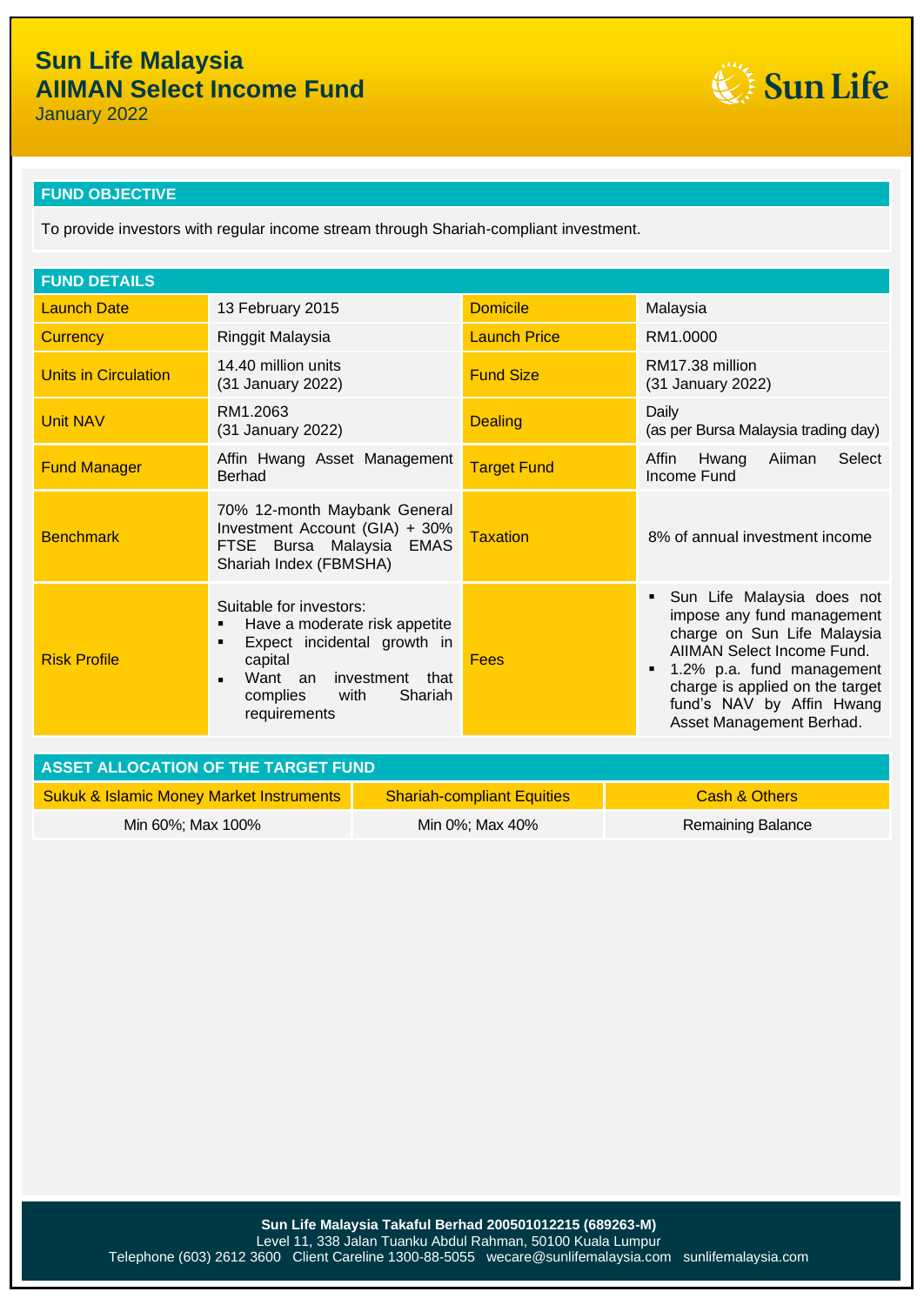### L<br>L **Sun Life Malaysia AIIMAN Select Income Fund**

January 2022



| <b>SECTOR ALLOCATION OF THE TARGET</b><br><b>FUND</b> |        |
|-------------------------------------------------------|--------|
| <b>Industrials</b>                                    | 15.1%  |
| <b>Utilities</b>                                      | 14.4%  |
| <b>Financial Services</b>                             | 10.5%  |
| <b>Real Estate</b>                                    | 7.2%   |
| <b>Consumer Staples</b>                               | 7.0%   |
| <b>Technology</b>                                     | ჩ.9%   |
| <b>Telecommunications</b>                             | 6.3%   |
| <b>Consumer Discretionary</b>                         | 4.9%   |
| <b>Banks</b>                                          | 4.0%   |
| Energy                                                | 3.1%   |
| Government                                            | 2.0%   |
| <b>Others</b>                                         | 7.3%   |
| <b>Cash &amp; Cash Equivalents</b>                    | 11.2%  |
| Total                                                 | 100.0% |

| <b>SECTOR ALLOCATION OF THE TARGET</b><br><b>FUND</b> |       | TOP HOLDINGS OF THE TARGET FUND (SUKUK)        |        |                      |               |  |  |
|-------------------------------------------------------|-------|------------------------------------------------|--------|----------------------|---------------|--|--|
| <b>Industrials</b>                                    | 15.1% | <b>Bonds Issuer</b>                            | Coupon | <b>Maturity Date</b> | $\frac{0}{0}$ |  |  |
| <b>Utilities</b>                                      | 14.4% | Lebuhraya DUKE Fasa 3 Sdn Bhd                  | 5.95%  | 23.08.34             | 4.2           |  |  |
| <b>Financial Services</b>                             | 10.5% | <b>WCT Holdings Bhd</b>                        | 5.80%  | 27.09.49             | 4.0           |  |  |
| <b>Real Estate</b>                                    | 7.2%  | Westports Malaysia Sdn Bhd                     | 4.53%  | 01.04.27             | 3.1           |  |  |
| <b>Consumer Staples</b>                               | 7.0%  | Tadau Energy Sdn Bhd                           | 5.20%  | 27.07.23             | 3.0           |  |  |
| <b>Technology</b>                                     | 6.9%  | <b>YTL Power International Bhd</b>             | 5.05%  | 03.05.27             | 3.0           |  |  |
| <b>Telecommunications</b>                             | 6.3%  | TOP HOLDINGS OF THE TARGET FUND (EQUITIES)     |        |                      |               |  |  |
| <b>Consumer Discretionary</b>                         | 4.9%  | 3.2%<br><b>Singapore Telecom Ltd</b>           |        |                      |               |  |  |
| <b>Banks</b>                                          | 4.0%  | <b>Telkom Indonesia Persero Tbk PT</b><br>3.1% |        |                      |               |  |  |
| Energy                                                | 3.1%  | <b>Taiwan Semiconductor Manufac</b><br>2.3%    |        |                      |               |  |  |
| Government                                            | 2.0%  | <b>Swire Pacific Limited - CL A</b>            |        |                      | 1.7%          |  |  |
| <b>Others</b>                                         | 7.3%  | <b>Tencent Holdings Ltd</b><br>1.5%            |        |                      |               |  |  |
|                                                       |       |                                                |        |                      |               |  |  |

## **PERFORMANCE RECORD**

This fund feeds into Affin Hwang AIIMAN Select Income Fund ("target fund") with the objective to provide investors with regular income stream through Shariah-compliant investments. The target fund will invest in a diversified portfolio of Sukuks, Shariah-compliant equities and Islamic money market instruments.

Table below shows the investment returns of Sun Life Malaysia AIIMAN Select Income Fund versus its benchmark as at 31 January 2022:

| $\frac{1}{2}$    | <b>YTD</b> | 1M      | 6M      | 1-Year  | 3-Years | 5-Years | <b>Since</b><br><b>Inception</b> |
|------------------|------------|---------|---------|---------|---------|---------|----------------------------------|
| Fund*            | $-1.49$    | $-1.49$ | $-3.53$ | $-5.37$ | 7.25    | 14.28   | 20.63                            |
| <b>Benchmark</b> | $-1.61$    | $-1.61$ | $-0.48$ | $-1.72$ | 6.16    | 9.67    | 14.10                            |

*\* Calculation of past performance is based on NAV-to-NAV*

**Notice: Past performance of the fund is not an indication of its future performance which may differ. The fund performance is not guaranteed.**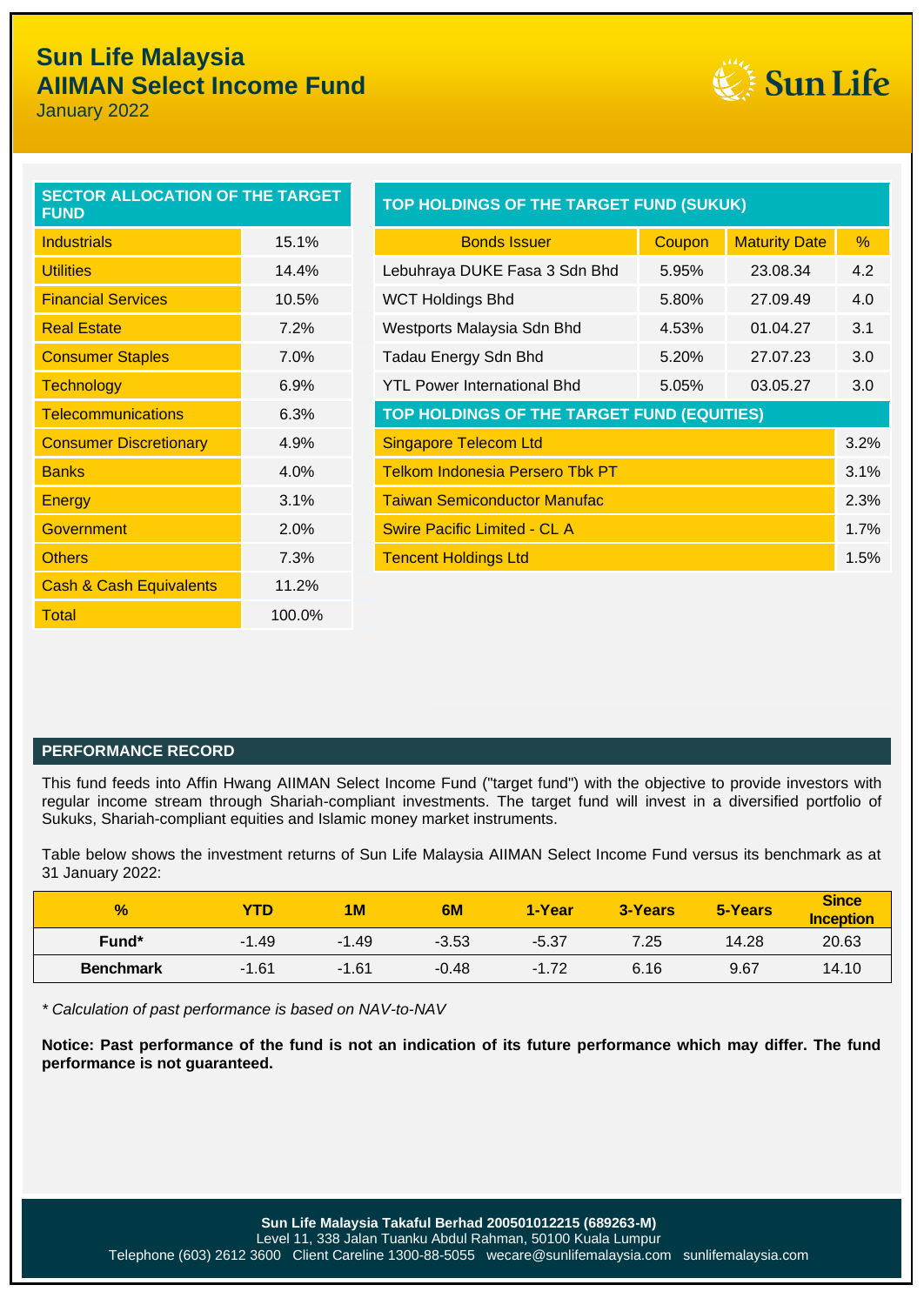

January 2022

### **FUND MANAGER'S COMMENTS**

- Asian markets held up better with the MSCI Asia ex-Japan index down by -3.1% in January. The Hang Seng index gained 1.7% as China pledged to introduce more easing measures to aid growth and cushion an economic slowdown.
- The FBM 100 index fell 4.0%, as a deepening tech rout dampened sentiment. Bursa Malaysia Technology Index slid by 15.3% in January as the sector was rattled by the hawkish pivot by major central banks.
- The price of Brent crude oil pierced a 7-year high rising past the US\$90 per barrel level. This is stronger than the imputed figure under Budget 2022 tabled last year. Assuming the high price of oil can be sustained, this could help ease fiscal constraints and narrow the deficit.
- Bank Negara kept its Overnight Policy Rate unchanged at 1.75%. The central bank exuded a relatively neutral tone in its statement, but further hinted that its policy direction will continue to be dependent on upcoming inflation readings, as well as the domestic growth outlook.
- Malaysia's Producer Price Index (PPI) for local production increased 10% YoY in December, driven by higher prices for crude oil and natural gas. For 2021, the country's PPI increased 9.5% from a year earlier, the largest on-year annual rise in a decade.

### **STRATEGY**:

- The fund's fixed income exposure was increased to around 62%, while equity exposure was reduced to around 27%.
- Unlike the Federal Reserve's hastened normalization to curb the rise in inflation expectations, we think the more benign inflation outlook in Malaysia affords BNM some flexibility in staying a few steps behind the Fed's pace.
- We expect inflation to persist at +2.5% to +3.0% in 2022, driven by supply side disruption. In the past, BNM neutral rate against core inflation was ranging between +/- 1.0%
- The current MGS bond yields have priced in 3-4 rate hikes. We do believe this is too aggressive and most Asian central banks prefer to stay accommodative for longer to sustain their recoveries. On this note, we view BNM to hike in 2H2022 by 25 to 50bps depending on growth trajectory.
- We believe the MGS fair value to be around 20-30bps lower than current market levels, based on historical spread. However, large supply in 1H2022 and elevated UST could keep yields under some pressure.
- *Rates strategy*: Yields had risen higher YTD but large bond supply and UST volatility may not augur well for this space. We take a trading stance on government bonds between 5-15 years
- *Credit strategy*: Prefer stronger and higher rated names, within the 5-10 years rang and to participate in primary issuances for better yield.
- *Duration strategy*: Remain cautious and to maintain shorter duration than benchmark. We expect meaningful yield compression to only occur in 2H22.
- For equities, we will remain highly invested, and our key themes are technology (driven by secular growth trends) and healthcare (reopening play).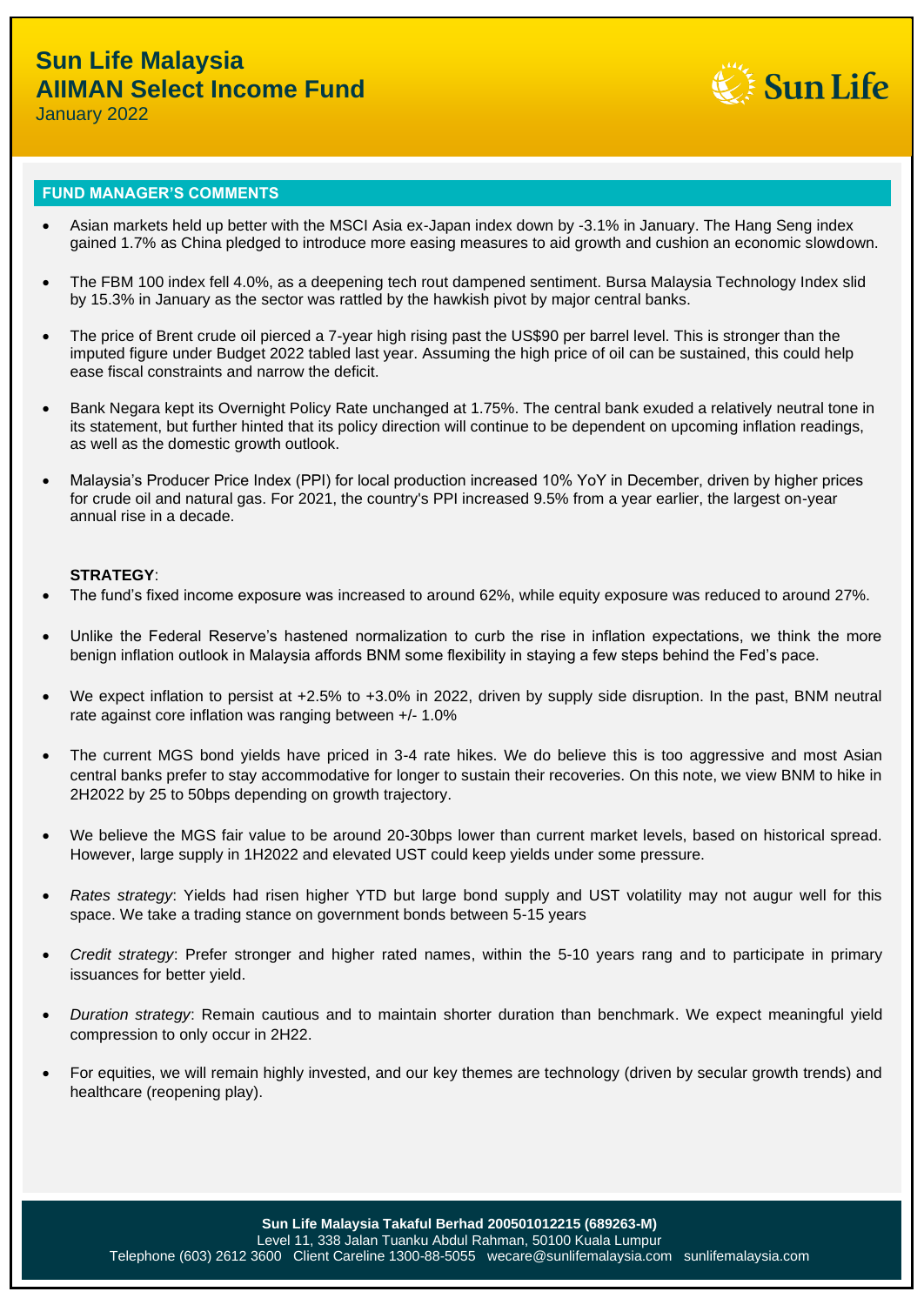# **Sun Life Malaysia AIIMAN Select Income Fund**

January 2022



## **RISKS**

| All investment carries some form of risks. The potential key risks include but are not limited to the following: |                                                                                                                                                                                                                                                                                                                                                                                                                                                                                                                                                                                                                                                                                                                                                             |  |  |  |
|------------------------------------------------------------------------------------------------------------------|-------------------------------------------------------------------------------------------------------------------------------------------------------------------------------------------------------------------------------------------------------------------------------------------------------------------------------------------------------------------------------------------------------------------------------------------------------------------------------------------------------------------------------------------------------------------------------------------------------------------------------------------------------------------------------------------------------------------------------------------------------------|--|--|--|
| <b>Manager's Risk</b>                                                                                            | This risk refers to the day-to-day management of the target fund by Affin Hwang which will impact<br>the performance of the target fund. For example, investment decisions undertaken by Affin Hwang<br>as a result of an incorrect view of the market or any non-compliance with internal policies,<br>investment mandate, the deed, relevant law or guidelines due to factors such as human error,<br>fraudulent, dishonesty or weaknesses in operational process and systems, may adversely affect<br>the performance of the target fund.                                                                                                                                                                                                                |  |  |  |
| <b>Inflation Risk</b>                                                                                            | This is the risk that your investment in the target fund may not grow or generate income at a rate<br>that keeps pace with inflation. This would reduce your purchasing power even though the value of<br>the investment in monetary terms has increased.                                                                                                                                                                                                                                                                                                                                                                                                                                                                                                   |  |  |  |
| <b>Credit/Default risk</b>                                                                                       | Credit risk relates to the creditworthiness of the issuers of the investment (Sukuk and Islamic<br>money markets instruments) and their expected ability to make timely payment of profit and/or<br>principal. Any adverse situations faced by the issuers may impact the value as well as liquidity of<br>the investment. In the case of rated investments, this may lead to a credit downgrade. Default risk<br>relates to the risk of an issuer of the investment either defaulting on payments or failing to make<br>payments in a timely manner which will in turn adversely affect the value of the investment. This<br>could adversely affect the value of the target fund.                                                                          |  |  |  |
| <b>Counterparty risk</b>                                                                                         | This risk concerns with the target fund's investment in Shariah-compliant derivatives where the<br>other party in an agreement may default on the terms of the agreement. Generally, counterparty<br>risk can be reduced by emphasis on credit analysis of the counterparty to determine its<br>creditworthiness.                                                                                                                                                                                                                                                                                                                                                                                                                                           |  |  |  |
| <b>Interest rate risk</b>                                                                                        | Interest rate risk refers to the impact of interest rate changes on the valuation of Sukuk. When<br>interest rates rise, Sukuk's prices generally decline and this may lower the market value of the<br>target fund's investment in Sukuk. The reverse may apply when interest rates fall. In order to<br>mitigate interest rate risk, Affin Hwang will need to manage the debt portfolio taking into account<br>the coupon rate and time to maturity of the Sukuk.<br>Note: Interest rate is a general indicator that will have an impact on the management of the target<br>fund regardless of whether it is a Shariah-based fund or otherwise. It does not in any way suggest<br>that the target fund will invest in conventional financial instruments. |  |  |  |
| <b>Stock Specific Risk</b>                                                                                       | Prices of a particular Shariah-compliant stock may fluctuate in response to the circumstances<br>affecting individual companies such as adverse financial performance, news of a possible merger<br>or loss of key personnel of a company. Any adverse price movements of such Shariah-compliant<br>stock will adversely affect the target fund's NAV.                                                                                                                                                                                                                                                                                                                                                                                                      |  |  |  |
| <b>Shariah-compliant</b><br>warrants<br>investment risk                                                          | The value of the Shariah-compliant warrants will depend on the pricing of the underlying security<br>whereby the growth and performance prospect of the underlying security would consequentially<br>affect the value of the Shariah-compliant warrants. In addition, the value of the Shariah-compliant<br>warrants may decrease exponentially as the Shariah-compliant warrants approach their maturity<br>date and the potential gains from a favourable price movement of the underlying security may be<br>offset by aggressive time decay. Affin Hwang may consider unwinding these Shariah-compliant<br>warrants if there are material adverse changes to its value with the aim to mitigate the risk.                                               |  |  |  |